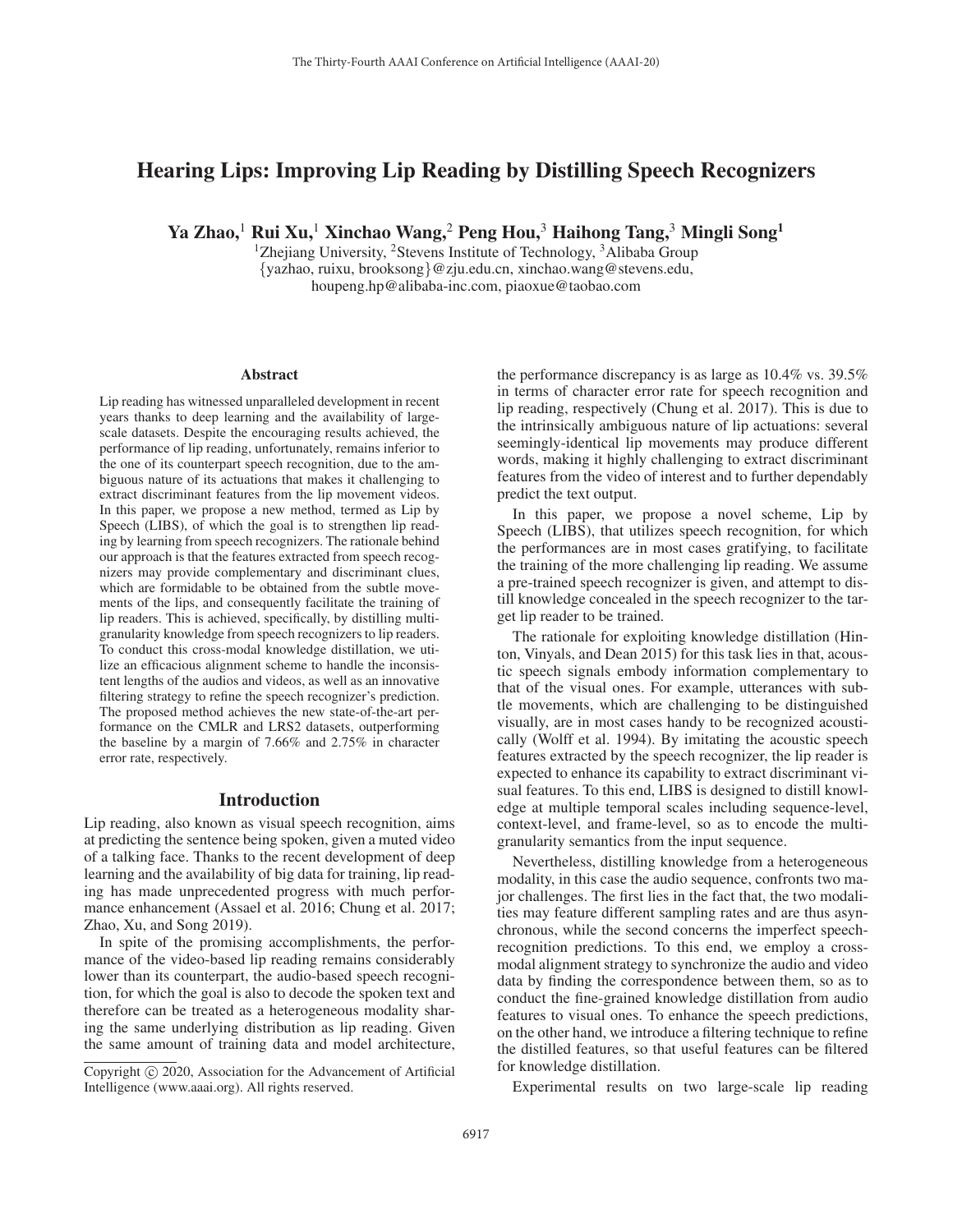datasets, CMLR (Zhao, Xu, and Song 2019) and LRS2 (Afouras et al. 2018), show that the proposed approach outperforms the state of the art. We achieve a character error rate of 31.27%, a 7.66% enhancement over the baseline on the CMLR dataset, and one of 45.53% with 2.75% improvement on LRS2. It is noteworthy that when the amount of training data shrinks, the proposed approach tends to yield an even greater performance gain. For example, when only 20% of the training samples are used, the performance against the baseline has an 9.63% boost on the CMLR dataset.

Our contribution is therefore an innovative and effective approach to enhancing the training of lip readers, achieved by distilling multi-granularity knowledge from speech recognizers. This is to our best knowledge the first attempt along this line and, unlike existing feature-level knowledge distillation methods that work on Convolutional Neural Networks (Romero et al. 2014; Gupta, Hoffman, and Malik 2016; Hou et al. 2019), our strategy handles Recurrent Neural Networks. Experiments on several datasets show that the proposed method leads to the new state of the art.

# Related Work

#### Lip Reading

(Assael et al. 2016) proposes the first deep learning-based, end-to-end sentence-level lipreading model. It applies a spatiotemporal CNN with Gated Recurrent Unit (GRU) (Cho et al. 2014) and Connectionist Temporal Classification (CTC) (Graves et al. 2006). (Chung et al. 2017) introduces the WLAS network utilizing a novel dual attention mechanism that can operate over visual input only, audio input only, or both. (Afouras et al. 2018) presents a seq2seq and a CTC architecture based on self-attention transformer models, and are pre-trained on a non-publicly available dataset. (Shillingford et al. 2018) designs a lipreading system that uses a network to output phoneme distributions and is trained with CTC loss, followed by finite state transducers with language model to convert the phoneme distributions into word sequences. In (Zhao, Xu, and Song 2019), a cascade sequenceto-sequence architecture (CSSMCM) is proposed for Chinese Mandarin lip reading. CSSMCM explicitly models tones when predicting characters.

#### Speech Recognition

Sequence-to-sequence models are gaining popularity in the automatic speech recognition (ASR) community, since it folds separate components of a conventional ASR system into a single neural network. (Chorowski et al. 2014) combines sequence-to-sequence with attention mechanism to decide which input frames be used to generate the next output element. (Chan et al. 2016) proposes a pyramid structure in the encoder, which reduces the number of time steps that the attention model has to extract relevant information from.

#### Knowledge Distillation

Knowledge distillation is originally introduced for a smaller student network to perform better by learning from a larger teacher network (Hinton, Vinyals, and Dean 2015). The teacher network has previously been trained, and the parameters of the student network are going to be estimated. In (Romero et al. 2014), the knowledge distillation idea is applied in image classification, where a student network is required to learn the intermediate output of a teacher network. In (Gupta, Hoffman, and Malik 2016), knowledge distillation is used to teach a new CNN for a new image modality (like depth images), by teaching the network to reproduce the mid-level semantic representations learned from a well-labeled image modality. (Kim and Rush 2016) propose a sequence-level knowledge distillation method for neural machine translation at the output level. Different from these work, we perform feature-level knowledge distillation on Recurrent Neural Networks.

#### Background

Here we briefly review the attention-based sequence-tosequence model (Bahdanau, Cho, and Bengio 2015).

Let  ${\bf x} = [x_1, ..., x_I],$   ${\bf y} = [y_1, ..., y_K]$  be the input and target sequence with a length of  $I$  and  $K$  respectively. Sequence-to-sequence model parameterizes the probability  $p(y|x)$  with an encoder neural network and a decoder neural network. The encoder transforms the input sequence  $x_1, ..., x_I$  into a sequence of hidden state  $h_1^x, ..., h_I^x$  and pro-<br>duces the fixed-dimensional state vector  $s^x$  which contains duces the fixed-dimensional state vector  $s^x$ , which contains the semantic meaning of the input sequence. We also called  $s<sup>x</sup>$  the *sequence vector* in this paper.

$$
h_i^x = \text{RNN}(x_i, h_{i-1}^x),\tag{1}
$$

$$
s^x = h_I^x. \tag{2}
$$

The decoder computes the probability of the target sequence conditioned on the outputs of the encoder. Specifically, given the input sequence and previously generated target sequence  $y_{< k}$ , the conditional probability of generating the target  $y_k$  at timestep k is decided by:

$$
p(y_k|y_{< k}, \mathbf{x}) = g(y_{k-1}, h_k^d, c_k^x),
$$
  
\n
$$
h_k^d = \text{RNN}(h_{k-1}^d, y_{k-1}, c_k^x),
$$
\n(3)

where g is the softmax function,  $h_k^d$  is the hidden state of decoder RNN at timesten k and  $c^x$  is the context vector caldecoder RNN at timestep k, and  $c_k^x$  is the context vector cal-<br>culated by an attention mechanism. Attention mechanism culated by an attention mechanism. Attention mechanism allows the decoder to attend to different parts of the input sequence at each step of output generation.

Concretely, the context vector is calculated by weighting each encoder hidden state  $h_i^x$  according to the similarity distribution  $\alpha_i$ . tribution  $\alpha_k$ :

$$
c_k^x = \sum_{i=1}^I \alpha_{ki} h_i^x, \qquad (4)
$$

The similarity distribution  $\alpha_k$  signifies the proximity between  $h_{k-1}^d$  and each  $h_i^x$ , and is calculated by:

$$
\alpha_{ki} = \frac{exp(f(h_{k-1}^d, h_i^x))}{\sum_{j=1}^I exp(f(h_{k-1}^d, h_j^x))}.
$$
 (5)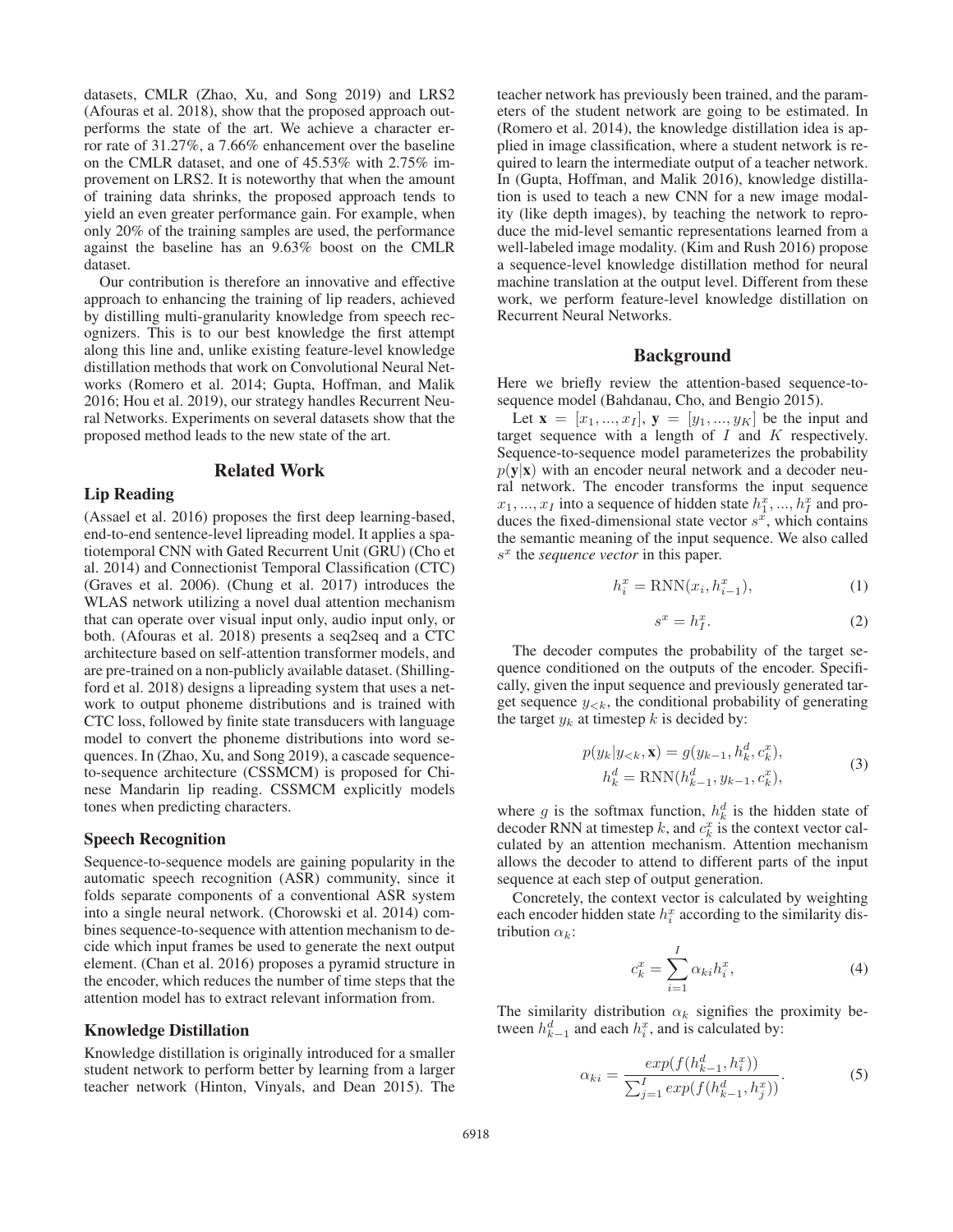

Figure 1: The framework of LIBS. The student network deals with lip reading, and the teacher handles speech recognition. Knowledge is distilled at sequence-, context-, and frame-level to enable the features of multi-granularity to be transferred from teacher network to student. KD is short for knowledge distillation.

f calculates the unnormalized similarity between  $h_{k-1}^d$  and  $h_k^x$  usually in the following ways:  $h_i^x$ , usually in the following ways:

$$
f(h_{k-1}^d, h_i^x) = \begin{cases} (h_{k-1}^d)^T h_i^x, & \text{dot} \\ (h_{k-1}^d)^T W h_i^x, & \text{general} \\ v^t \tanh(W[h_{k-1}^d, h_i^x]), & \text{concat} \end{cases}
$$
 (6)

### Proposed Method

The framework of LIBS is illustrated in Figure 1. Both the speech recognizer and the lip reader are based on the attention-based sequence-to-sequence architecture. For an input video,  $\mathbf{x}^v = [x_1^v, ..., x_J^v]$  represents its video frame sequence  $\mathbf{y} = [y_1, y_2]$  is the target character sesequence,  $y = [y_1, ..., y_K]$  is the target character sequence. The corresponding audio frame sequence is  $x^a$  =  $[x_1^a, ..., x_l^a]$ . A pre-trained speech recognizer reads in the au-<br>dio frame sequence  $\mathbf{x}^a$  and outputs the predicted characdio frame sequence  $\mathbf{x}^a$ , and outputs the predicted character sequence  $\tilde{\mathbf{y}} = [\tilde{y}_1, ..., \tilde{y}_L]$ . It should be noted that the sentence predicted by speech recognizer is imperfect, and  $L$  may not equal to  $K$ . At the same time, the encoder hidden states  $\mathbf{h}^a = [h_1^a, ..., h_T^a]$ , sequence vector  $s^a$ , and context<br>vectors  $\mathbf{c}^a = [a_1^a, ..., b_T^a]$ , sequence vector  $s^a$ , and context vectors  $\mathbf{c}^a = [c_1^{a_1}, \dots, c_L^{a_L}]$  can also be obtained. They are used to guide the training of the lin reader to guide the training of the lip reader.

The basic lip reader is trained to maximize conditional probability distribution  $p(y|x^v)$ , which equals to minimize the loss function:

$$
L_{base} = -\sum_{k=1}^{K} \log p(y_k | y_{< k}, \mathbf{x}^v). \tag{7}
$$

The encoder hidden states, sequence vector and context vectors of the lip reader are denoted as  $\mathbf{h}^v = [h_1^v, ..., h_J^v], s^v$ ,<br>and  $\mathbf{c}^v = [c_i^v, ..., c_i^v]$ , respectively and  $\mathbf{c}^v = [c_1^v, ..., c_K^v]$ , respectively.<br>The proposed method LIBS at

The proposed method LIBS aims to minimize the loss function:

 $L = L_{base} + \lambda_1 L_{KD1} + \lambda_2 L_{KD2} + \lambda_3 L_{KD3}$ , (8) where  $L_{KD1}$ ,  $L_{KD2}$ , and  $L_{KD3}$  constitute the multigranularity knowledge distillation, and work at sequencelevel, context-level and frame-level respectively.  $\lambda_1, \lambda_2$  and  $\lambda_3$  are the corresponding balance weights. Details are described below.

#### Sequence-Level Knowledge Distillation

As mentioned before, the sequence vector  $s^x$  contains the semantic information of the input sequence. For a video frame sequence  $x^v$  and its corresponding audio frame sequence  $x^a$ , their sequence vectors  $s^a$  and  $s^v$  should be the same, because they are different expressions of the same thing.

Therefore, the sequence-level knowledge distillation is denoted as :

$$
L_{KD1} = \|s^a - t(s^v)\|_2^2.
$$
 (9)

 $t$  is a simple transformation function (for example a linear or affine function) which embeds features into a space with or affine function), which embeds features into a space with the same dimension.

### Context-Level Knowledge Distillation

When decoder predicting a character at a certain timestep, the attention mechanism uses context vector to summarize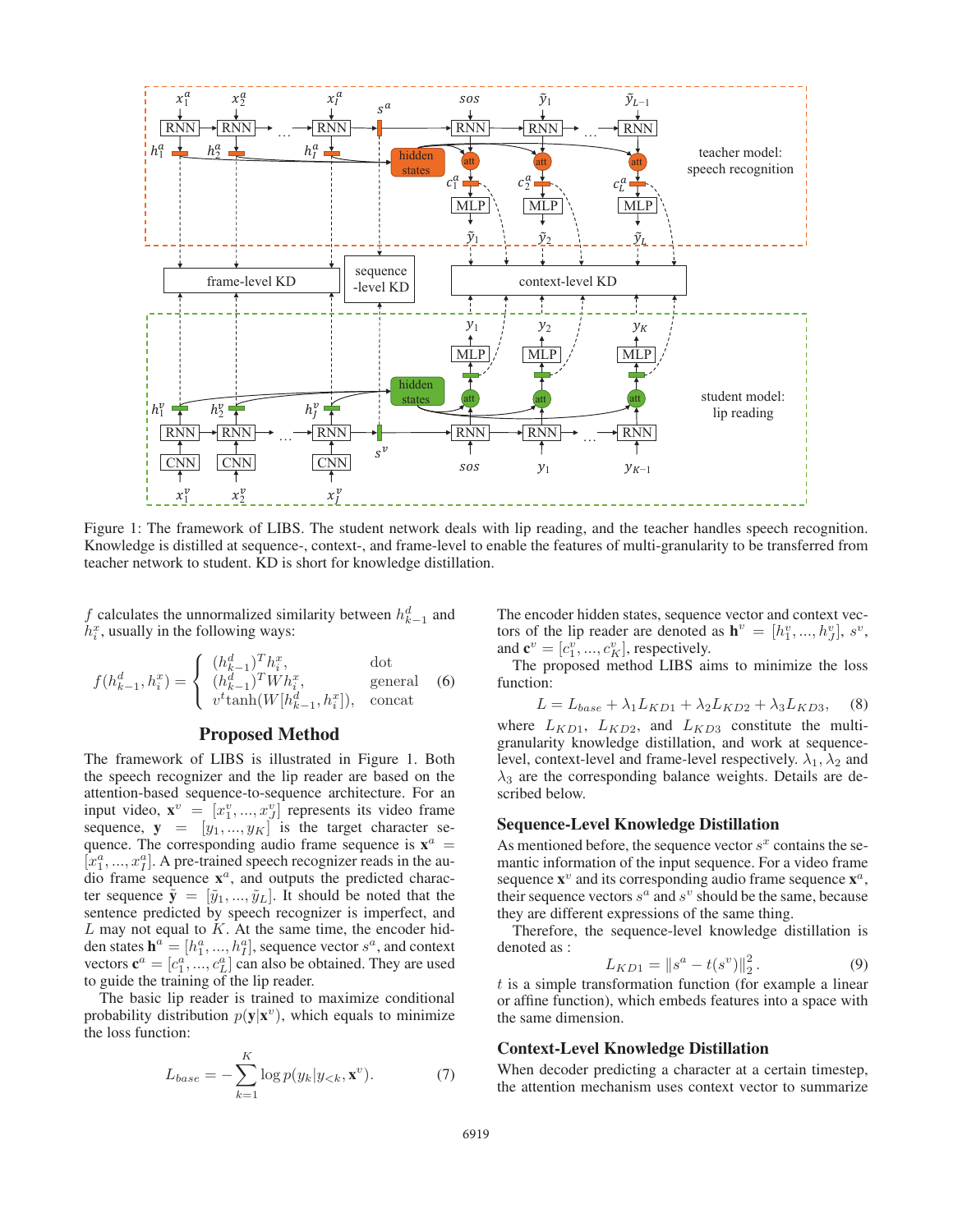the input information that is most relevant to the current output. Therefore, if the lip reader and speech recognizer predict the same character at  $j$ -th timestep, the context vectors  $c_j^v$  and  $c_j^a$  should contain the same information. Naturally, the context-level knowledge distillation should push  $c_v^v$  and the context-level knowledge distillation should push  $c_j^v$  and  $c_q^a$  to be the same  $c_j^a$  to be the same.<br>However due to

However, due to the imperfect speech-recognition predictions, it's possible that  $\tilde{y}_j$  and  $y_j$  may not be the same. Simply making  $c_j^v$  and  $c_j^a$  similar would hinder the performance<br>of lin reader. This requires choosing the correct characters of lip reader. This requires choosing the correct characters from the speech-recognition predictions, and using the corresponding context vectors for knowledge distillation. Besides, in current attention mechanism, the context vectors are built upon the RNN hidden state vectors, which act as representations of prefix substrings of the input sentences, given the sequential nature of RNN computation (Wu et al. 2018). Thus, even if there are same characters in the predicted sentence, their corresponding context vectors are different because of their different positions.

Based on these findings, a Longest Common Subsequence  $(LCS)^1$  based filtering method is proposed to refine the distilled features. LCS is used to compare two sequences. Common subsequences with same order in the two sequences are found, and the longest sequence is selected. The most important aspects of LCS are that the common subsequence is not necessary to be contiguous, and it retains the relative position information between characters. Formally speaking, LCS computes the common subsequence between  $\tilde{y} =$  $[\tilde{y}_1, ..., \tilde{y}_L]$  and  $\mathbf{y} = [y_1, ..., y_K]$ , and obtains the subscripts of the corresponding characters in  $\tilde{y}$  and y:

$$
I_1^a, ..., I_M^a, I_1^v, ..., I_M^v = \text{LCS}(\tilde{y}_1, ..., \tilde{y}_L, y_1, ..., y_K),
$$
  

$$
M \le \min(L, K),
$$
 (10)

where  $I_1^a$ , ...,  $I_M^a$  and  $I_1^v$ , ...,  $I_M^v$  are the subscripts in the sentence predicted by speech recognizer and the ground truth tence predicted by speech recognizer and the ground truth sentence, respectively. Please refer to the supplementary material for details. It's worth noting that when the sentence is Chinese, two characters are defined to be the same if they have the same Pinyin. Pinyin is the phonetic symbol of Chinese character, and homophones account for more than 85% among all Chinese characters.

Context-level knowledge distillation only calculate on these common characters:

$$
L_{KD2} = \frac{1}{M} \sum_{i=1}^{M} \left\| c_{I_i^a}^a - t(c_{I_i^v}^v) \right\|_2^2.
$$
 (11)

#### Frame-Level Knowledge Distillation

Furthermore, we hope that the speech recognizer can teach the lip reader more finely and explicitly. Specifically, knowledge is distilled at frame-level to enhance the discriminability of each video frame feature.

If the correspondence between video and audio is known, then it is sufficient to directly match the video frame feature with the corresponding audio feature. However, due to the different sampling rates, video sequence and audio sequence have inconsistent length. Besides, since blanks may appear at the beginning or end of the data, there is no guarantee that video and audio are strictly synchronized. Therefore, it is impossible to specify the correspondence artificially. This problem is solved by first learning the correspondence between video and audio, then performing the frame-level knowledge distillation.

As the hidden states of RNN providing higher-level semantics and are easier to correlated than the original input feature (Sterpu, Saam, and Harte 2018), the alignment between audio and video is learned on the hidden states of the audio encoder and video encoder. Formally speaking, for each audio hidden state  $h_i^a$ , the most similar video frame<br>feature is calculated by a way similar to the attention mechfeature is calculated by a way similar to the attention mechanism:

$$
\tilde{h}_i^v = \sum_{j=1}^J \beta_{ji} h_j^v,\tag{12}
$$

 $\beta_{ji}$  is the normalized similarity between  $h_i^a$  and video encoder hidden states  $h_i^a$ . coder hidden states  $h_j^v$ :

$$
\beta_{ji} = \frac{exp((h_j^v)^T W h_i^a)}{\sum_{k=1}^J exp((h_k^v)^T W h_i^a)}.
$$
\n(13)

Since  $\tilde{h}_i^v$  contains the most similar information to audio fea-<br>ture  $h_i^a$  and the acoustic speech signals embody information ture  $h_i^a$  and the acoustic speech signals embody information<br>complementary to the vieuel ones, making  $\tilde{h}^v$  and  $h^a$  the complementary to the visual ones, making  $\tilde{h}_i^v$  and  $h_i^a$  the same enhances lin reader's canability to extract discriminant same enhances lip reader's capability to extract discriminant visual feature. Thus, the frame-level knowledge distillation is defined as:

$$
L_{KD3} = \frac{1}{I} \sum_{i=1}^{I} \left\| h_i^a - \tilde{h}_i^v \right\|_2^2.
$$
 (14)

The audio and video modalities can have two-way interactions. However, in the preliminary experiment, we found that video attending audio leads to inferior performance. So, only audio attending video is chosen to perform the framelevel knowledge distillation.

### Experiments

### **Datasets**

**CMLR**<sup>2</sup> (Zhao, Xu, and Song 2019): it is currently the largest Chinese Mandarin lip reading dataset. It contains over 100,000 natural sentences from China Network Television website, including more than 3,000 Chinese characters and 20,000 phrases.

**LRS2**<sup>3</sup> (Afouras et al. 2018): it contains more than  $45,000$ spoken sentences from BBC television. LRS2 is divided into development (train/val) and test sets according to the broadcast date. The dataset has a "*pre-train*" set that contains sentences annotated with the alignment boundaries of every word.

We follow the provided dataset partition in experiments.

<sup>&</sup>lt;sup>1</sup>https://en.wikipedia.org/wiki/Longest\_common\_subsequence problem

<sup>2</sup> https://www.vipazoo.cn/CMLR.html

<sup>&</sup>lt;sup>3</sup>http://www.robots.ox.ac.uk/∼vgg/data/lip\_reading/lrs2.html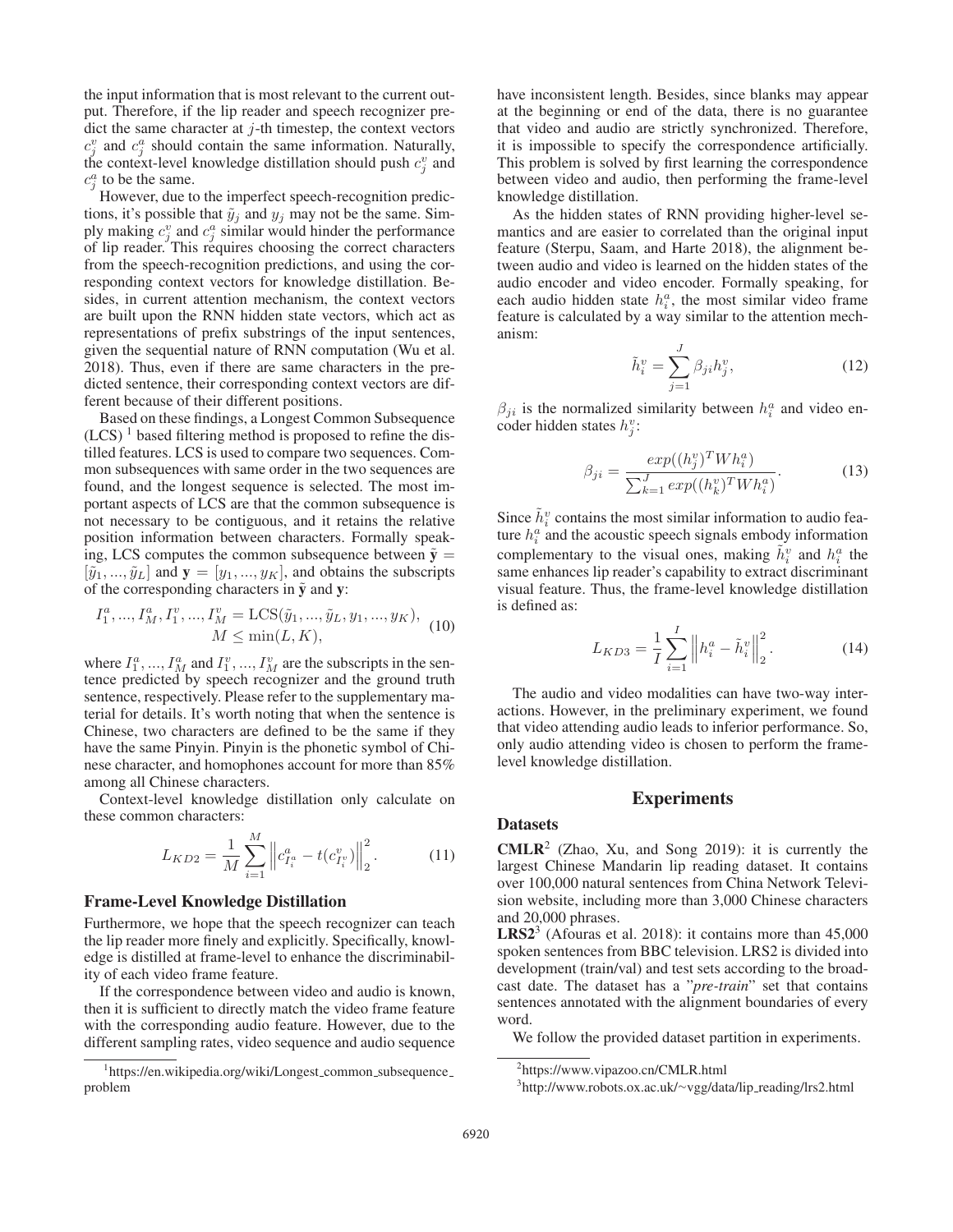# Evaluation Metrics

For experiments on LRS2 dataset, we report the Character Error Rate (CER), Word Error Rate (WER) and BLEU (Papineni et al. 2002). The CER and WER are defined as  $ErrorRate = (S + D + I)/N$ , where S is the number of substitutions,  $D$  is the number of deletions,  $I$  is the number of insertions to get from the reference to the hypothesis and  $N$  is the number of characters (words) in the reference. BLEU is a modified form of n-gram precision to compare a candidate sentence to one or more reference sentences. Here, the unigram BLEU is used. For experiments on CMLR dataset, only CER and BLEU are reported, since the Chinese sentence is presented as a continuous string of characters without demarcation of word boundaries.

### Training Strategy

Same as (Chung et al. 2017), curriculum learning is employed to accelerate training and reduce over-fitting. Since the training sets of CMLR and LRS2 are not annotated with the word boundaries, the sentences are grouped into subsets according to the length. We start training on short sentences and then make the sequence length grow as the network trains. Scheduled sampling (Bengio et al. 2015) is used to eliminate the discrepancy between training and inference. The sampling rate from the previous output is selected from 0.7 to 1 for CMLR dataset, and from 0 to 0.25 for LRS2 dataset. For fair comparisons, decoding is performed with beam search of width 1 for CMLR and 4 for LRS2, in a similar way to (Chan et al. 2016).

However, preliminary experimental results show that the sequence-to-sequence based model is hard to achieve reasonable results on the LRS2 dataset. This is because even the shortest English sentence contains 14 characters, which is still difficult for the decoder to extract relevant information from all input steps at the beginning of the training. Therefore, a pre-training stage is added for LRS2 dataset as in (Afouras et al. 2018). When pre-training, the CNN pretrained on word excerpts from the MV-LRS (Chung and Zisserman 2017) dataset is used to extract visual features for the *pre-train* set. The lip reader is trained on these frozen visual features. Pre-training starts with a single word, then gradually increases to a maximum length of 16 words. After that, the model is trained end-to-end on the training set.

#### Implementation Details

### Lip Reader

**CMLR:** The input images are  $64 \times 128$  in dimension. VGG-M model(Chatfield et al. 2014) is used to extract visual features. Lip frames are transformed into gray-scale, and the VGG-M network takes every 5 lip frames as an input, moving 2 frames at each timestep. We use a two-layer bidirectional GRU (Cho et al. 2014) with a cell size of 256 for the encoder and a two-layer uni-directional GRU with a cell size of 512 for the decoder. For character vocabulary, characters that appear more than 20 times are kept. [sos], [eos] and [pad] are also included. The final vocabulary size is 1,779. The initial learning rate was 0.0003 and decreased by 50% every time the training error did not improve for 4 epochs.

Table 1: The balance weights employed in CMLR and LRS2 datasets.

| <b>Dataset</b> | $\ddot{\phantom{1}}$ | $\sqrt{2}$ | .c |
|----------------|----------------------|------------|----|
| CMI R          |                      |            |    |
| $\overline{P}$ |                      |            |    |

Warm-up (He et al. 2016) is used to prevent over-fitting. **LRS2:** The input images are  $112 \times 112$  pixels covering the region around the mouth. The CNN used to extract visual features is based on (Stafylakis and Tzimiropoulos 2017), with a filter width of 5 frames in 3D convolutions. The encoder contains 3 layers of bi-directional LSTM (Hochreiter and Schmidhuber 1997) with a cell size of 256, and the decoder contains 3 layers of uni-directional LSTM with a cell size of 512. The output size of lip reader is 29, containing 26 letters and tokens for [sos], [eos], [pad]. The initial learning rate was 0.0008 for pre-training, 0.0001 for training, and decreased by 50% every time the training error did not improve for 3 epochs.

The balance weights used in both datasets are shown in Table 1. The values are obtained by conducting a grid search.

#### Speech Recognizer

The datasets used to train speech recognizers are the audio of the CMLR and LRS2 datasets, plus additional speech data: aishell (Bu et al. 2017) for CMLR, and LibriSpeech (Panayotov et al. 2015) for LRS2. The 240-dimensional fbank feature is used as the speech feature, sampled at 16kHz and calculated over 25ms windows with a step size 10ms. For LRS2 dataset, the speech recognizer and lip reader have the same architecture. For CMLR dataset, specifically, three different speech recognizer architectures are considered to verify the generalization of LIBS.

Teacher 1: It contains 2 layers of bi-directional GRU for encoder with a cell size of 256, 2 layers of uni-directional GRU for decoder with a cell size 512. In other words, it has the same architecture as lip reader.

Teacher 2: The cell size of both encoder and decoder is 512. Others remain the same as Teacher 1.

Teacher 3: The encoder contains 3 layers of pyramid bidirectional GRU (Chan et al. 2016). Others remain the same as Teacher 1.

It's worth noting that Teacher 2 and the lip reader have different feature dimensions, and Teacher 3 reduces the audio time resolution by 8 times.

### Experimental Results

Effect of different teacher models. To evaluate the generalization of the proposed multi-granularity knowledge distillation method, we compare the effects of LIBS on the CMLR dataset under different teacher models. Since WAS (Chung et al. 2017) and the baseline lip reader (trained without knowledge distillation) have the same sequence-tosequence architecture, WAS is trained using the same training strategy as LIBS, and is used interchangeably with *baseline* in the paper. As can be seen from Table 2, LIBS substantially exceeds the baseline under different teacher model ar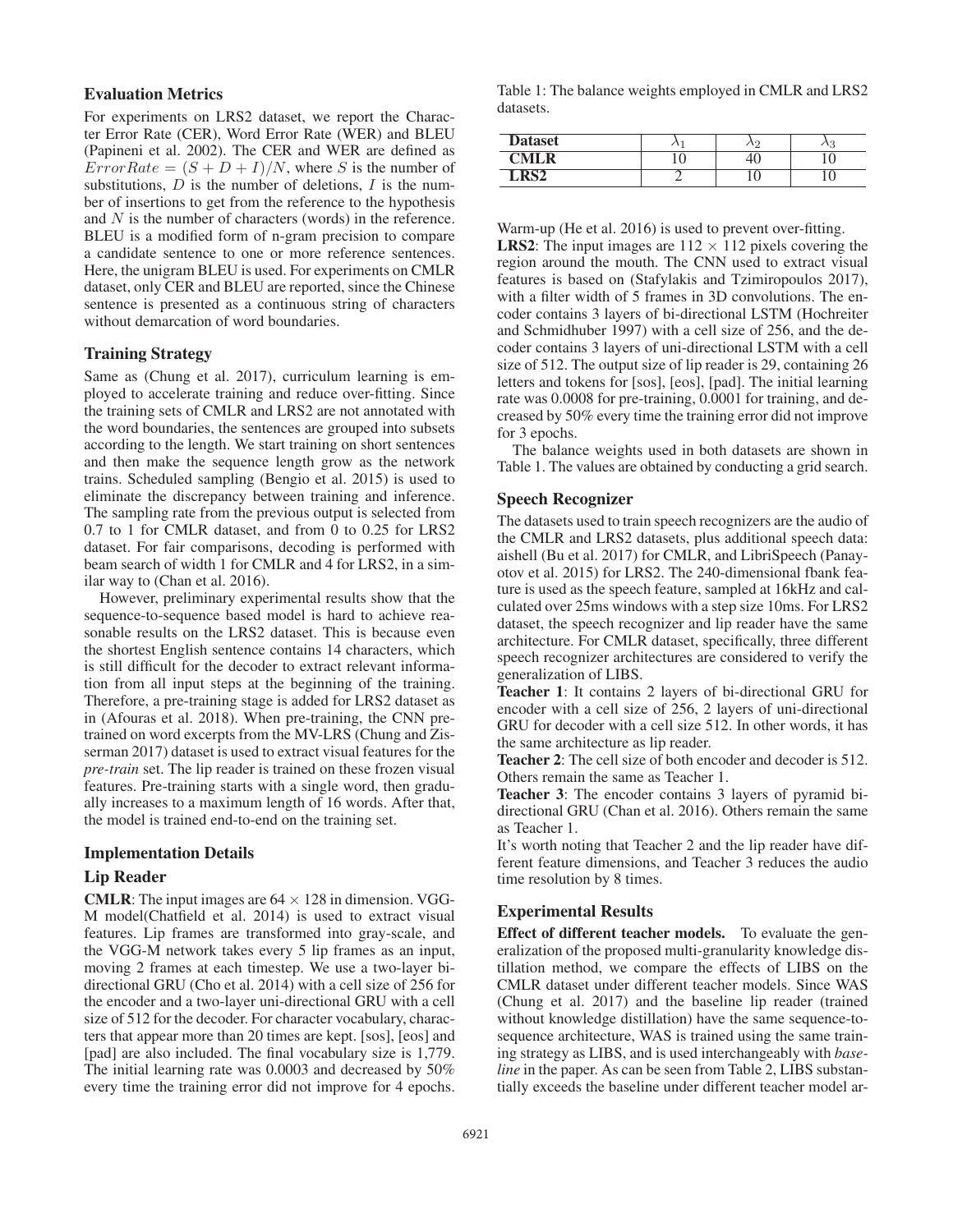Table 2: The performance of LIBS when using different teacher models on the CMLR dataset.

| Model       | <b>BLEU</b> | <b>CER</b> |
|-------------|-------------|------------|
| WAS         | 64.13       | 38.93%     |
| Teacher 1   | 90.36       | 9.83%      |
| <b>LIBS</b> | 69.99       | $31.27\%$  |
| Teacher 2   | 90.95       | 9.23%      |
| <b>LIBS</b> | 66.66       | 34.94%     |
| Teacher 3   | 87.73       | 12.40%     |
| <b>LIBS</b> | 66.58       | 34.76%     |

Table 3: Effect of the proposed multi-granularity knowledge distillation.

| <b>Methods</b>            | <b>BLEU</b>      | <b>CER</b> | WER    |
|---------------------------|------------------|------------|--------|
|                           | <b>CMLR</b>      |            |        |
| <b>WAS</b>                | 64.13            | 38.93%     |        |
| $WAS + L_{KD1}$           | 67.23            | 34.42%     |        |
| WAS $+L_{KD2}$            | 68.24            | 33.17%     |        |
| WAS $+L_{KD3}$            | 66.31            | 35.30%     |        |
| $WAS + L_{KD1} + L_{KD2}$ | 68.53            | 32.95%     |        |
| <b>LIBS</b>               | 69.99            | $31.27\%$  |        |
|                           | LRS <sub>2</sub> |            |        |
| <b>WAS</b>                | 39.72            | 48.28%     | 68.19% |
| $WAS + L_{KD1}$           | 41.00            | 46.04%     | 66.59% |
| WAS $+L_{KD2}$            | 41.23            | 46.01%     | 66.31% |
| WAS $+L_{KD3}$            | 41.18            | 46.91%     | 66.65% |
| $WAS + L_{KD1} + L_{KD2}$ | 41.55            | 45.97%     | 65.93% |
| <b>LIBS</b>               | 41.91            | $45.53\%$  | 65.29% |

chitectures. It is worth noting that although the performance of Teacher 2 is better than that of Teacher 1, the corresponding student network is not. This is because the feature dimensions of Teacher 2 speech recognizer and lip reader are different. This implies that distill knowledge directly in the same dimensional feature space can achieve better results. In the following experiments, we analyze the lip reader learned from Teacher 1 on the CMLR dataset.

Effect of the multi-granularity knowledge distillation. Table 3 shows the effect of the multi-granularity knowledge distillation on CMLR and LRS2 datasets. Comparing WAS, WAS  $+L_{KD1}$ , WAS  $+L_{KD1} + L_{KD2}$  and LIBS, all metrics are increasing along with adding different granularity of knowledge distillation. The increasing results show that each granularity of knowledge distillation is able to contribute to the performance of LIBS. However, the smaller and smaller extent of the increase does not indicate that the sequence-level knowledge distillation has greater influence than the frame-level knowledge distillation. When only one granularity of knowledge distillation is added, WAS  $+L_{KD2}$ shows the best performance. This is due to the design that the context-level knowledge distillation is directly acting on the features used to predict characters.

On the CMLR dataset, LIBS exceeds WAS by a margin of 7.66% in CER. However, the margin is not that large on Table 4: The performance of LIBS when trained with different amount of training data on the CMLR dataset.

| Percentage of<br><b>Training Data</b> | <b>Metrics</b> | <b>WAS</b> | <b>LIBS</b> | <b>Improv</b>       |
|---------------------------------------|----------------|------------|-------------|---------------------|
| $100\%$                               | <b>CER</b>     | 38.93%     | 31.27%      | $7.66\% \downarrow$ |
|                                       | <b>BLEU</b>    | 64.13      | 69.99       | $5.86$ ↑            |
| 20%                                   | <b>CER</b>     | 60.13%     | 50.50%      | $9.63\%$            |
|                                       | RL EL          | 42.69      | 50.65       | $7.96 \uparrow$     |

Table 5: Performance comparison with other existing frameworks on the CMLR and LRS2 datasets.

| <b>Methods</b>       | <b>BLEU</b> | <b>CER</b> | WER      |
|----------------------|-------------|------------|----------|
| <b>CMLR</b>          |             |            |          |
| WAS                  | 64.13       | 38.93%     |          |
| <b>CSSMCM</b>        |             | 32.48%     |          |
| <b>LIBS</b>          | 69.99       | 31.27%     |          |
| LRS <sub>2</sub>     |             |            |          |
| WAS                  | 39.72       | 48.28%     | 68.19%   |
| $TM$ -seq $2$ seq    |             |            | $49.8\%$ |
| <b>CTC/Attention</b> |             | $42.1\%$   | 63.5%    |
| <b>LIBS</b>          | 41.91       | 45.53%     | 65.29%   |

the LRS2 dataset, only 2.75%. This may be caused by the differences in the training strategy. On LRS2 dataset, CNN is first pre-trained on the MV-LRS dataset. Pre-training gives CNN a good initial value so that better video frame feature can be extracted during the training process. To verify this, we compare WAS and LIBS trained without the pre-training stage. The CER of WAS and LIBS are 67.64% and 62.91% respectively, with a larger margin of 4.73%. This confirms the hypothesis that LIBS can help to extract more effective visual features.

Effect of different amount of training data. Compared with lip video data, the speech data is easier to collect. We evaluate the effect of LIBS in the case of limited lip video data on CMLR dataset. As mentioned before, the sentences are grouped into subsets according to the length, and only the first subset is used to train the lip reader. The first subset is about 20% of the full training set, which contains 27,262 sentences, and the number of characters in each sentence does not exceed 11. It can be seen from the Table 4, when the training data is limited, LIBS tends to yield an even greater performance gain: the improvement on CER increases from 7.66% to 9.63%, and from 5.86 to 7.96 on BLEU.

Comparison with state-of-the-art methods. Table 5 shows the experimental results compared with other frameworks: WAS (Chung et al. 2017), CSSMCM (Zhao, Xu, and Song 2019), TM-seq2seq (Afouras et al. 2018) and CTC/attention (Petridis et al. 2018). TM-seq2seq achieves the lowest WER on the LRS2 dataset due to its transformer self-attention architecture (Vaswani et al. 2017). Since LIBS is designed for the sequence-to-sequence architecture, performance may be improved by replacing RNN with trans-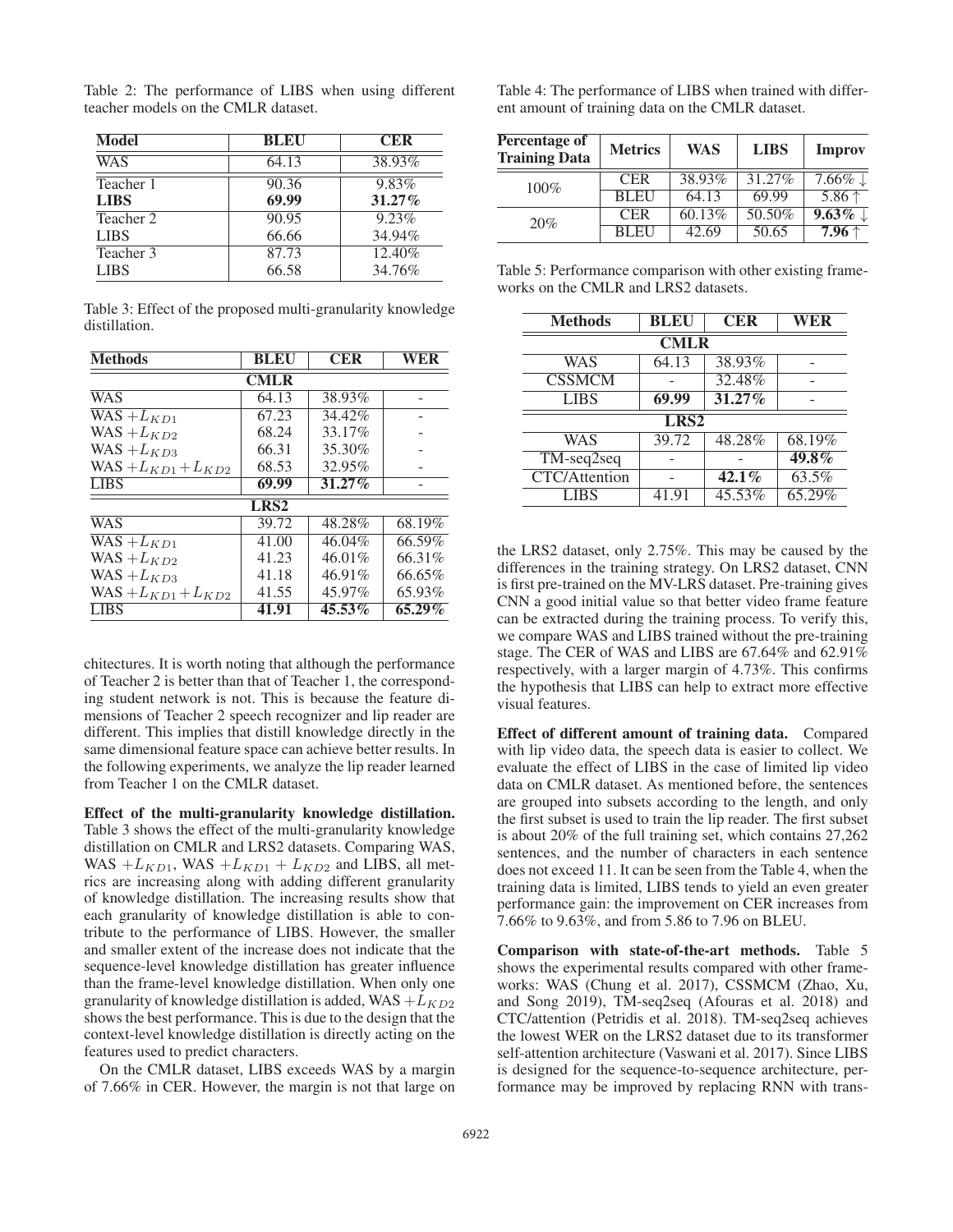

Figure 2: Alignment between the video frames and the predicted characters with different levels of the proposed multigranularity knowledge distillation. The vertical axis represents the video frames and the horizontal axis represents the predicted characters. The ground truth sentence is *set up by the government*.



(b) LIBS

Figure 3: Saliency maps for WAS and LIBS. The places where the lip reader has learned to attend are highlighted in red .

former self-attention block. Note that, despite the excellent performance of CSSMCM, which is designed for Chinese Mandarin lip reading, LIBS still exceeds it by a margin of 1.21% in CER.

# Visualization

Attention visualization. The attention mechanism generates explicit alignment between the input video frames and the generated character outputs. Since the correspondence between the input video frames and the generated character outputs is monotonous in time, whether alignment has a diagonal trend is a reflection of the performance of the model (Wang et al. 2017). Figure 2 visualizes the alignment of the video frames and the corresponding outputs with different granularities of knowledge distillation on the test set of LRS2 dataset. Comparing Figure 2(a) with Figure 2(b), adding sequence-level knowledge distillation improves the quality of the end part of the generated sentence. This indicates that the lip reader enhances its understanding of the semantic information of the whole sentence. Adding context-level knowledge distillation (Figure 2(c)) allows the attention at each decoder step to be concentrated around the corresponding video frames, reducing the focus on unrelated frames. This also makes the predicted characters more accurate. Finally, the frame-level knowledge distillation (Figure 2(d)) further improves the discriminability of the video frame features, making the attention more focused. The quality and the comprehensibility of the generated sentence is increased along with adding different levels of knowledge distillation.

Saliency maps. Saliency visualization technique is employed to verify that LIBS enhances lip reader's ability to extract discriminant visual features, by showing areas in the video frames the model concentrated most when predicting. Figure 3 shows saliency visualisations for the baseline model and LIBS respectively, based on (Smilkov et al. 2017). Both the baseline model and LIBS can correctly focus on the area around the mouth, but the salient regions for baseline model are more scattered compared with LIBS.

### **Conclusion**

In this paper, we propose LIBS, an innovative and effective approach to training lip reading by learning from a pretrained speech recognizer. LIBS distills speech-recognizer knowledge of multiple granularities, from sequence-, context-, and frame-level, to guide the learning of the lip reader. Specifically, this is achieved by introducing a novel filtering strategy to refine the features from the speech recognizer, and by adopting a cross-modal alignment-based method for frame-level knowledge distillation to account for the sampling-rate inconsistencies between the two sequences. Experimental results demonstrate that the proposed LIBS yields a considerable improvement over the state of the art, especially when the training samples are limited. In our future work, we look forward to adopting the same framework to other modality pairs such as speech and sign language.

# Acknowledgements

This work is supported by National Key Research and Development Program (2016YFB1200203) , National Natural